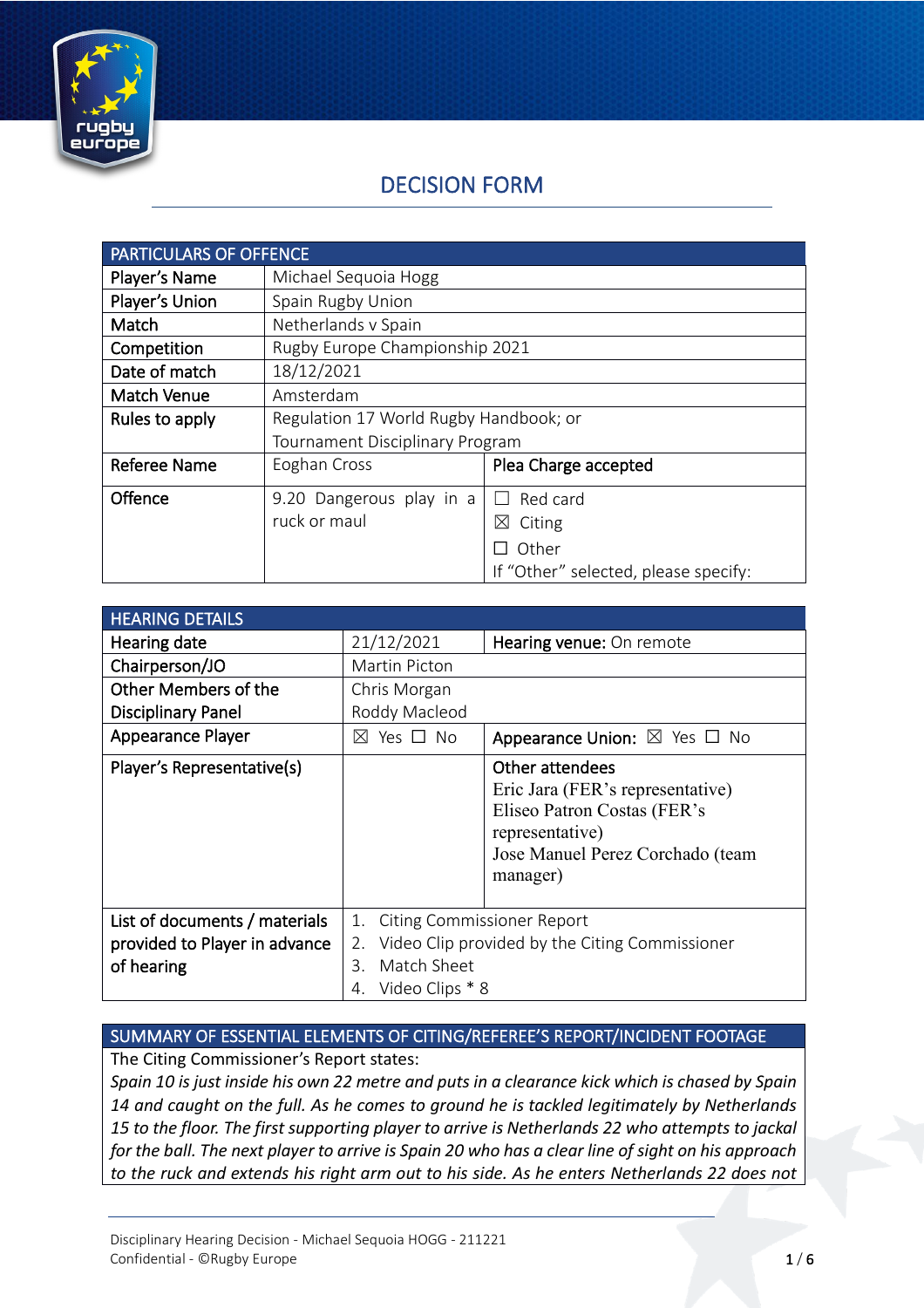*alter the height of head significantly up or down. Spain 20 upper arm/shoulder connects directly to the face of Netherlands 22 with high force, ejecting him from the back of the ruck. Having looked at the action and considered the Head Contact Process I can find no mitigation; Clear line of sight; No change in height of the victim player; Direct contact to the head; High Force / degree of danger. Therefore I cite Spain 20, Michael Sequoia HOGG under World Rugby Law 9.20.*

We also reviewed the available video footage which was consistent with the report.

### ESSENTIAL ELEMENTS OF OTHER EVIDENCE (e.g. medical reports)

None.

#### SUMMARY OF PLAYER'S EVIDENCE

In advance of the hearing the Player submitted the following statement:

*The phase of play in question is following a high kick from Holland, so I am tracking back to get onside and avoid giving away a penalty. A player from my own team decides to kick another high ball in response and our winger, #14, rushes up to claim the ball putting me onside. After winning the ball in the air, he is tackled immediately by Holland's #15. Then, Holland's #22 comes in to attempt a tackle as the ruck has not yet formed and he is the first to arrive. The player Holland's #22 wasn't joining the ruck through the gate and dives to the tackled player, also his body position is low and he is not supporting his own bodyweight, however his hands are on the ball as he is trying to slow down the speed of play or steal the ball. Previous to cleaning the ruck, I slow down my run, making little steps just to go as down as I could (you could see my right knee touching the ground), being aware of the opponent's low position. Consequently, I reduce the speed and strength of the impact. I adjust my body position to get as low as possible while staying on my feet as I do not want to give away a penalty, however as the opposing player is so low and off his feet while still competing for the ball, it is hard to get underneath him without being penalised for 'diving' into the ruck. Also, I am aware that I do not want to perform a 'crocodile role' or 'neck role' as this may have serious consequences in terms of injury. So, I clean the ruck, making contact and driving through without losing my footing whilst being as low as I can. I understand that I made contact with my shoulder directly to the head/face area of the opposing player, however it was not intentional and I believe there are some mitigating factors in this case.*

In the course of the hearing the Player emphasised that he had not intended to make contact with the head of the opposing player. He emphasised that the other player was off his feet making the angle of approach to carry out an effective clear out a difficult one. He stated that he was conscious of a need to avoid an action amounting to a neck roll but accepted that in the circumstances his actions fell foul of the law.

In addition a Disciplinary Statement helpfully submitted on behalf of the Player states: *The action is not in any case intentional. After a kick by a yellow player (Spain), the ball was cached in the air by another yellow player, who was tackled by orange player number 15 (Netherlands). While the yellow player that had been tackled was lying on the ground, the orange player number 22 (Netherlands) tries to recover the ball, not entering the gate correctly (from the side and diving and leaning on top of the players on the ground), and putting his hands on the ball in order to slow down the move (see the following pictures) The red player number 20 (Spain) tries to enter the ruck as low as possible; proof of this is that his right knee even touches the ground (see the following picture)*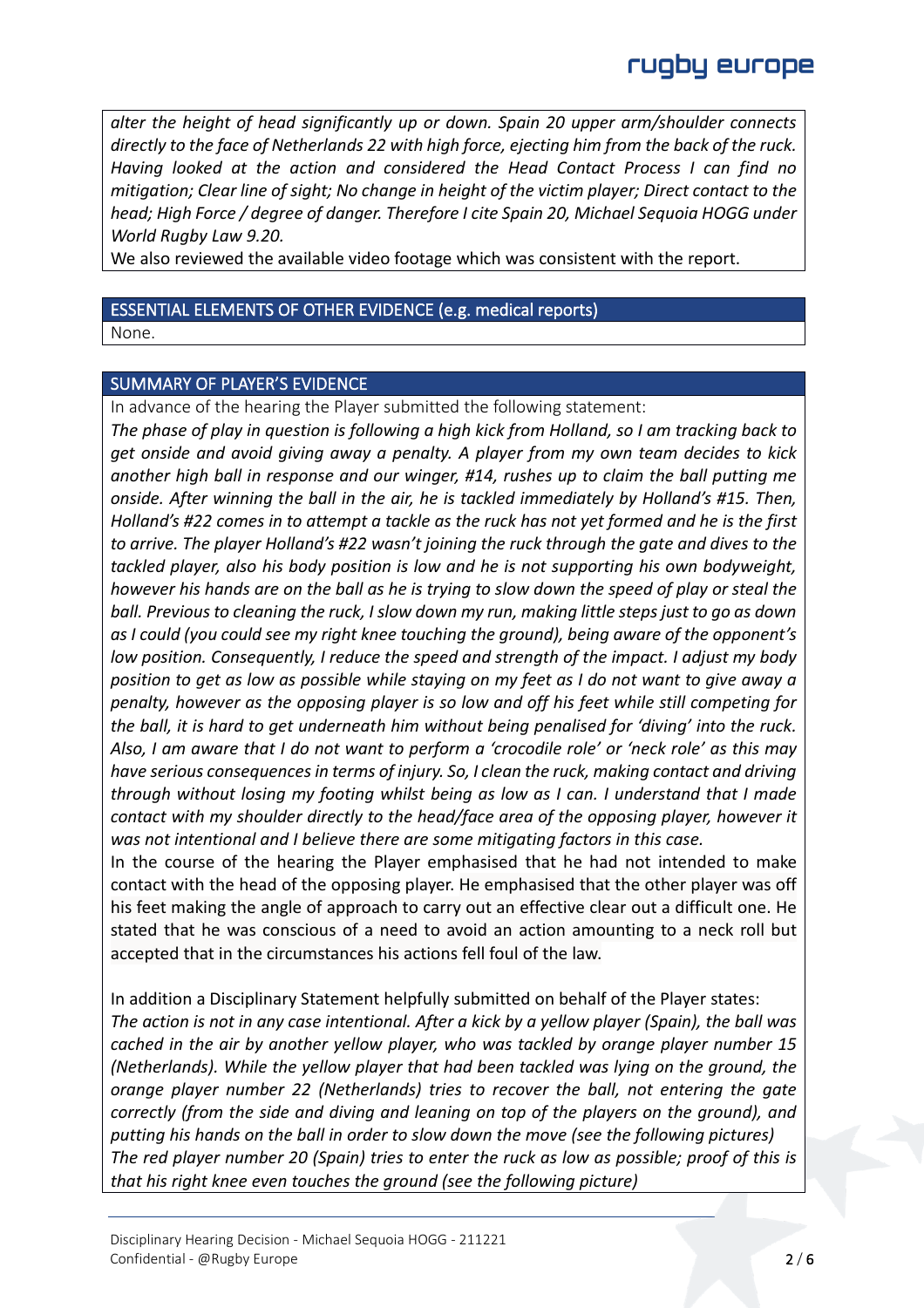*The yellow player's right knee was touching the ground while the impact occurred. The player and the Union, admit that it was a reckless action, but seeing the clips we appreciate that the player reduces his speed before the impact, making little steps just to try to go as low as possible and adjust his posture, but the aforementioned, caused the player to be unable to avoid the impact, with the bad luck of hitting the opponent's face, but with a reduced speed and strength. Apart from the action, this party would like the following mitigation factors to be recognized: 1) Disciplinary Record: the player has never been sent off with a red card. Furthermore, the player has only seen eight yellow cards in his career (playing as a flanker) of almost more than 8 years as a professional player. 2) Consequence of the action: the opponent was not injured or required medica attention as a result of the action. As proof of this, the opponent was not substituted after the action (see game sheet). Also you can see in the clips his intention to return to the game after the impact. 3) The player's conduct: the player has a good attitude previous and during the hearing. For all the above, accepting that it is a foul play, but that, taking into account the mitigation facts, even knowing that according to Appendix 1 of Regulation 17 of WR, any act of foul play which results in contact with the head and/or the neck shall result in at least a mid-range sanction, we consider that the sanction could be low-end, or if the panel does not accept it that way, it could be half of a mid-range sanction.*

#### FINDINGS OF FACT

This is the reasoned decision of the Panel. Each member contributed to it and it represents our unanimous conclusions. It is reached after due consideration of all the evidence, submissions and the other material placed before us.

In the context of the available evidence and the admissions made by the Player and his Union, we are satisfied that the Player's actions amounted to dangerous play in a ruck or maul that had involved contact with the other player's head. The contact was with a degree of force but fortunately the opposing player could continue and as far as we were aware had suffered no ill effect. We accept that the Player did not intend to make contact with the opposing player's head but this was an avoidable event. His action's were reckless.

#### **DECISION**

 $\boxtimes$  Proven  $\Box$  Not proven  $\Box$  Other disposal (please state)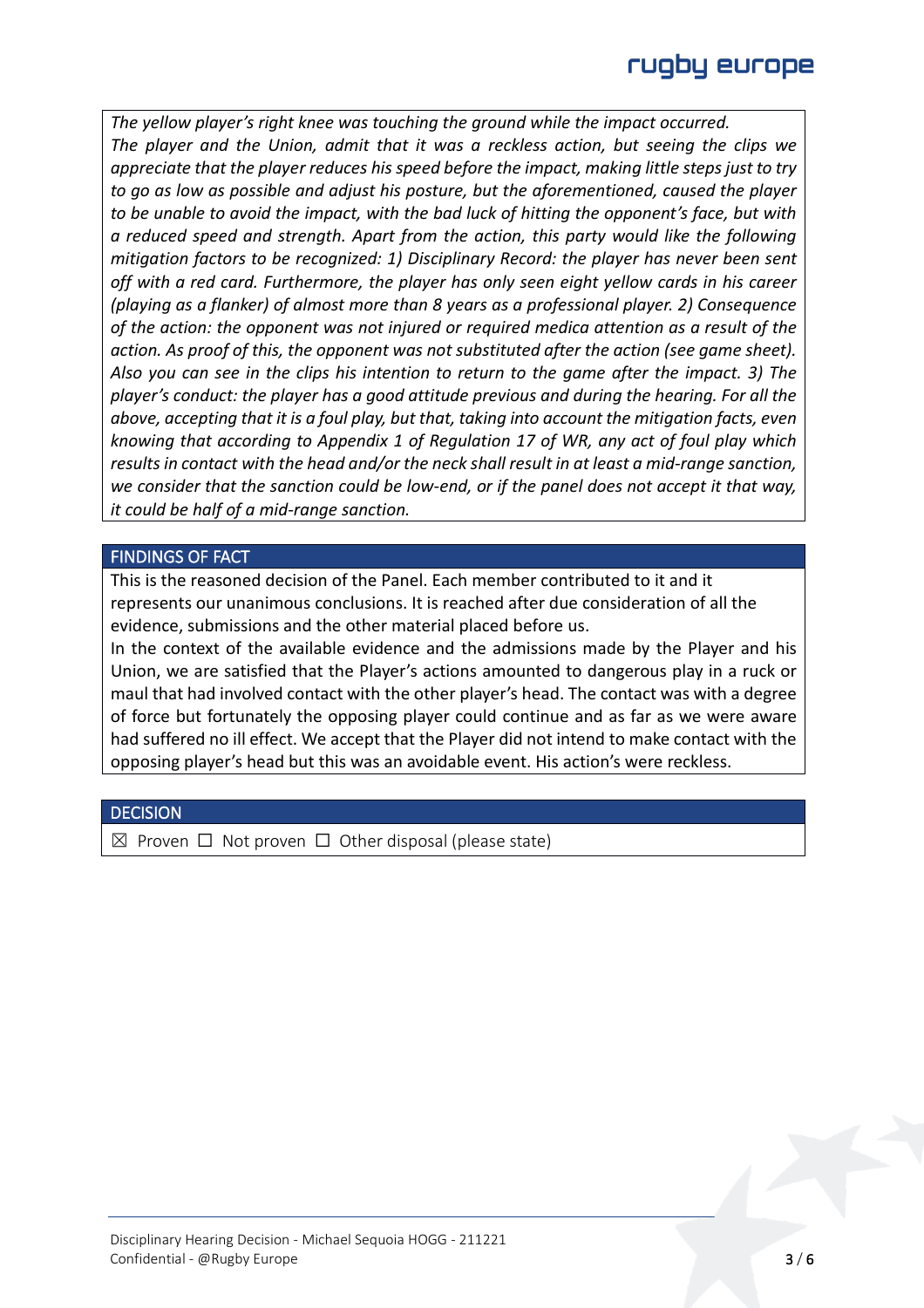## SANCTIONING PROCESS

| <b>ASSESSMENT OF SERIOUSNESS</b>                                                                                             |  |  |
|------------------------------------------------------------------------------------------------------------------------------|--|--|
| As per Article 4.5 of Rugby Europe Disciplinary Regulations and Regulations 17 of World Rugby<br><b>Assessment of Intent</b> |  |  |
| Intentional/deliberate ⊠ Reckless                                                                                            |  |  |
|                                                                                                                              |  |  |
| <b>State Reasons</b>                                                                                                         |  |  |
| The Player was atempting a clear out in a challenging situation where the body position of                                   |  |  |
| the opposing player made that more difficult.                                                                                |  |  |
| Gravity of player's actions                                                                                                  |  |  |
| The carried an element of risk to the opposing player.                                                                       |  |  |
| Nature of actions                                                                                                            |  |  |
| An attempted clear out.                                                                                                      |  |  |
| <b>Existence of provocation</b>                                                                                              |  |  |
| N/A                                                                                                                          |  |  |
| Whether player retaliated                                                                                                    |  |  |
| N/A                                                                                                                          |  |  |
| Self-defence                                                                                                                 |  |  |
| N/A                                                                                                                          |  |  |
| Effect on victim                                                                                                             |  |  |
| He was able to continue playing.                                                                                             |  |  |
| Effect on match                                                                                                              |  |  |
| None.                                                                                                                        |  |  |
| Vulnerability of victim                                                                                                      |  |  |
| He was in a vulnerable position.                                                                                             |  |  |
| Level of participation/premeditation                                                                                         |  |  |
| It was not premeditated but was ill judged.                                                                                  |  |  |
| Conduct completed/attempted                                                                                                  |  |  |
| Completed.                                                                                                                   |  |  |
| Other features of player's conduct                                                                                           |  |  |
| N/A                                                                                                                          |  |  |
| <b>Entry point</b>                                                                                                           |  |  |
| $\Box$ Top end <b>[XX]</b> Weeks<br>$\boxtimes$<br>Mid-range [6] Weeks<br>Low-end [XX] Weeks                                 |  |  |
| *If Top End, the JO or Panel should identify, if appropriate, an entry point between the Top                                 |  |  |
| End and the maximum sanction and provide the reasons for selecting this entry point, below.                                  |  |  |
| Reasons for selecting Entry Point above Top End                                                                              |  |  |
| N/A                                                                                                                          |  |  |

## ADDITIONAL RELEVANT OFF-FIELD AGGRAVATING FACTORS

As per Article 4.5 of Rugby Europe Disciplinary Regulations and Regulations 17 of World Rugby

### Player's status as an offender of the Laws of the Game

Only ever had yellow cards in the past.

### Need for deterrence

That arises by reference to the head injury protocol mid-range entry point.

Any other off-field aggravating factors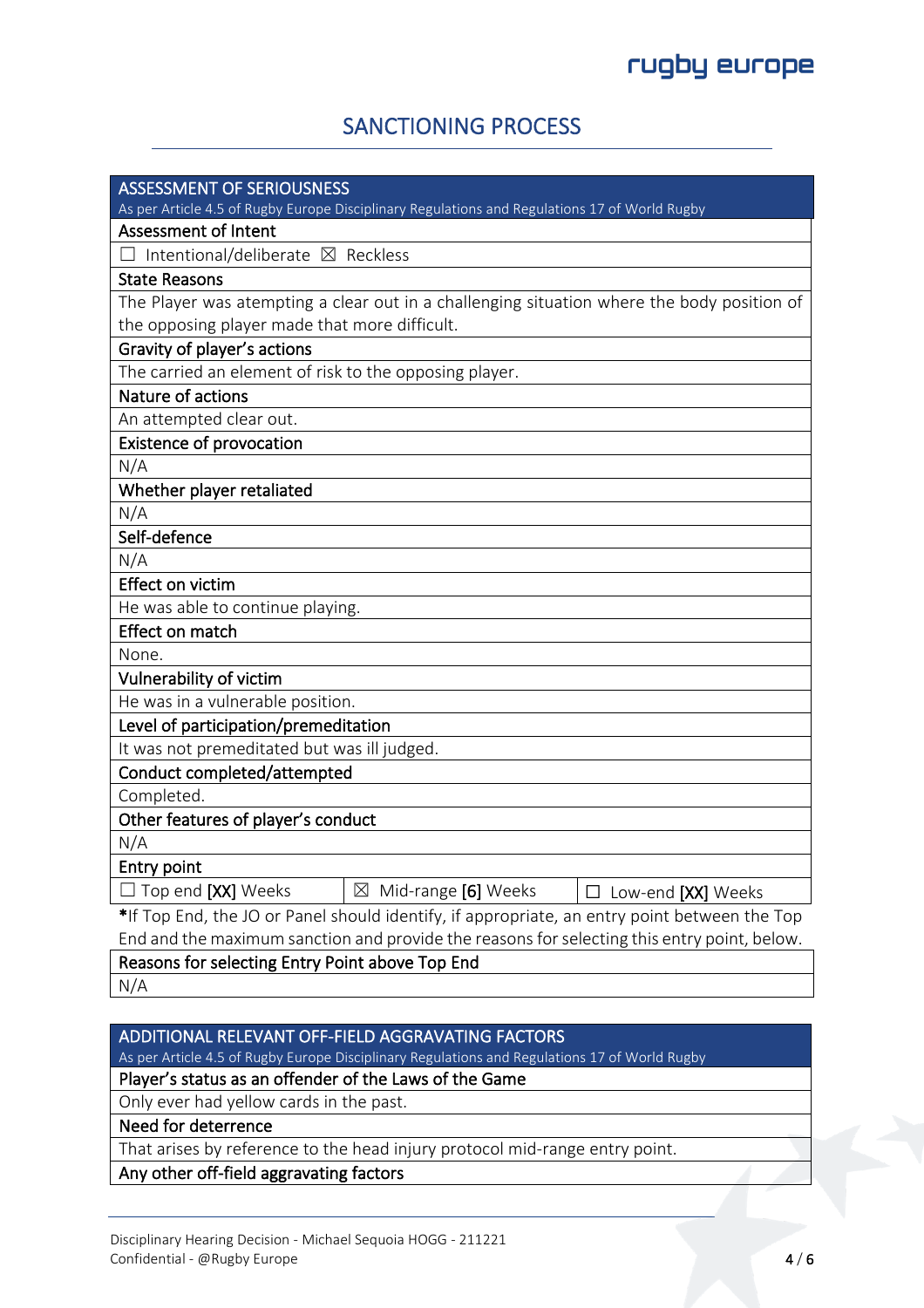None

Number of additional weeks: None

## Summary of reason for number of weeks added:

N/A

| <b>RELEVANT OFF-FIELD MITIGATING FACTORS</b><br>As per Article 4.5 of Rugby Europe Disciplinary Regulations and Regulations 17 of World Rugby |                                             |  |
|-----------------------------------------------------------------------------------------------------------------------------------------------|---------------------------------------------|--|
| Acknowledgement of guilt and timing                                                                                                           | Player's disciplinary record/good character |  |
| Full and immediate.                                                                                                                           | Yellow cards only.                          |  |
| Youth and inexperience of player                                                                                                              | Conduct prior to and at hearing             |  |
| N/A                                                                                                                                           | Exemplary.                                  |  |
| Remorse and timing of remorse                                                                                                                 | Other off-field mitigation                  |  |
| Full and immediate.                                                                                                                           | N/A                                         |  |

Number of weeks deducted: 3

#### Summary of reason for number of weeks deducted:

The Player fully accepted that he was responsible for a discipline offence. The Player's actions were reckless and whilst they carried a degree of risk in the event no harm was occasioned. The Player was respectful and contrite during the hearing. The Player's Union also dealt with this matter in an exemplary fashion.